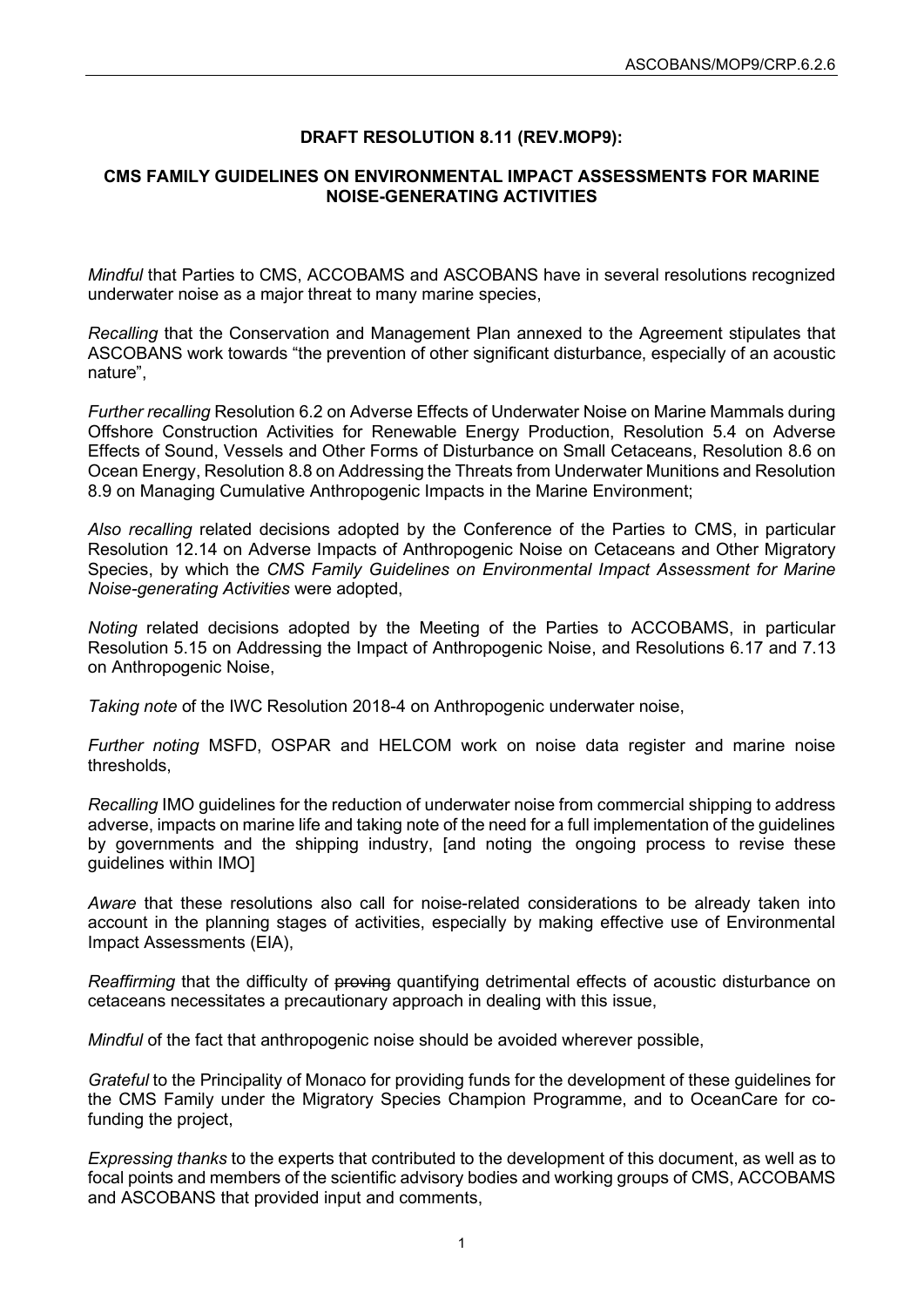*Recognizing* that anthropogenic marine noise affects many species, and that the adoption of guidelines for environmental impact assessments for marine noise-generating activities would benefit a number of CMS species, including cetaceans, pinnipeds, marine turtles and sharks,

*Noting* the recommendations of the 'Best Practice Workshop: Fostering Inter-regional Cooperation in Underwater Noise Monitoring and Impact Assessment in Waters around Europe, within the Context of the European Marine Strategy Framework Directive', jointly organized by ACCOBAMS, ASCOBANS, CMS, and the European Cetacean Society (April 2017),

*Noting* the ACCOBAMS Workshop on sonars and cetaceans' interactions (October 2019), aimed to improve dialogue and cooperation of national navies.

## *The Meeting of the Parties to ASCOBANS*

- 1. *Adopts* the *CMS Family Guidelines on Environmental Impact Assessments for Marine Noisegenerating Activities* attached as Annex and *welcomes* the Technical Support Information contained in ASCOBANS/MOP9/Inf.6.2.6a;
- 2. *Strongly encourages* Parties to disseminate the *CMS Family Guidelines on Environmental Impact Assessment for Marine Noise-generating Activities* to all national departments involved in deciding on noise-generating activities;
- 3. *Recognizes* that the work done in relation to underwater noise is rapidly evolving, and *invites* the CMS Scientific Council, in collaboration with the Joint Noise Working Group of CMS, ACCOBAMS and ASCOBANS, to assess the need for updating the guidelines and/or its Technical Support Information regularly, as appropriate;
- 4. *Encourages* Parties to fully support and transparently provide data towards the ICES impulsive noise registry, as well as consider providing information about planned noise-generating activities to allow making use of the registry as management tool;
- 5. *Invites* the private sector and other stakeholders to take note of the development of these guidelines in assessing, mitigating and minimizing the negative effects of sound on marine species;
- 6. *Welcomes* the efforts of the private sector and other stakeholders to reduce anthropogenic noise in the marine environment and *strongly encourages* them to continue making this a priority;
- 7. *Requests* the Advisory Committee, supported by the Joint Noise Working Group of CMS, ACCOBAMS and ASCOBANS, to continue monitoring new available information on the effects of underwater noise on cetaceans and their prey species, as well as the effective assessment and management of this threat, and to make recommendations to Parties as appropriate; and
- 8. *Requests* the Advisory Committee, supported by the Joint Noise Working Group of CMS, ACCOBAMS and ASCOBANS, to engage and collaborate with other relevant bodies considering anthropogenic noise, including the IWC, ICES, HELCOM and OSPAR.;
- 9. *Recommends* that Parties, the private sector and other stakeholders apply Best Available Technology (BAT) and Best Environmental Practice (BEP) including, where appropriate, clean technology, in their efforts to reduce or mitigate marine noise pollution, taking into account, [when published,] the CMS Technical Series on *Best Available Technology (BAT) and Best Environmental Practice (BEP) for Three Noise Sources: Shipping, Seismic Airgun Surveys, and Pile Driving* [currently under preparation]; and